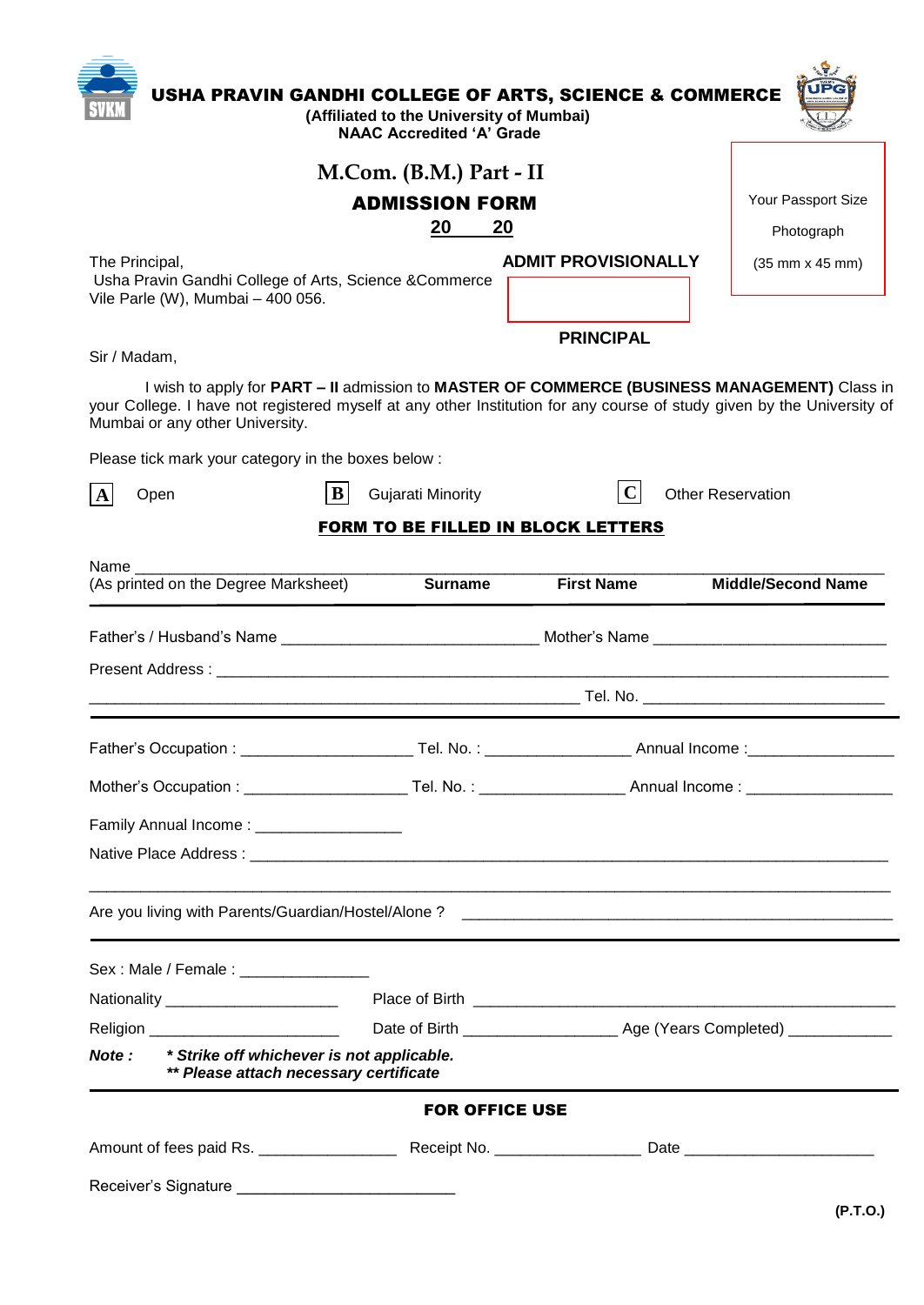## ACADEMIC RECORD

| Name of Exam          | Name of           | Month   | Seat | Total       | Marks       | Percentage               | Full Name and Address of |
|-----------------------|-------------------|---------|------|-------------|-------------|--------------------------|--------------------------|
|                       | the Board /       | &       | No.  |             |             | Marks / Out of / / Grade | School/College           |
|                       | College or        | Year of |      | <b>CGPA</b> | <b>CGPA</b> | Obtained                 |                          |
|                       | <b>University</b> | Passing |      | Obtd.       |             |                          |                          |
| S.S.C. or equivalent  |                   |         |      |             |             |                          |                          |
| Examination           |                   |         |      |             |             |                          |                          |
| H.S.C. or equivalent  |                   |         |      |             |             |                          |                          |
| Examination           |                   |         |      |             |             |                          |                          |
|                       |                   |         |      |             |             |                          |                          |
| T.Y.B.                |                   |         |      |             |             |                          |                          |
|                       |                   |         |      |             |             |                          |                          |
| $M.Com.(BM)$ Sem $-1$ |                   |         |      |             |             |                          |                          |
| $M.Com.(BM)$ Sem - II |                   |         |      |             |             |                          |                          |

Name of College last attended

Have you applied for admission to any other College ? if so give particulars

- **Note :** 1) All admissions are **Provisional**, subject to **Scrutiny and Confirmation** by the College and the **Approval** of the **University of Mumbai.**
	- 2) Xerox copy of M.Com Semester I & II marksheet and copy of graduation (convocation) certificate issued by University should be submitted with this form.
	- 3) Admission is liable to be cancelled if information supplied is found incorrect.

## **MINIMUM ATTENDANCE NECESSARY FOR KEEPING TERMS UNDER UNIVERSITY ORDINANCE 6086**

Three-Fourth of the days on Three-Fourth of the days on which lectures are delivered<br>which lectures are delivered which lectures are delivered which lectures are delivered

First Term Second Term<br>
Fourth of the days on Three-Fourth of the days on

## STUDENT'S UNDERTAKING

- I) hereby undertake to abide by the rules that will be enforced by the College in the implementation of University Ordinances O.6086 and accept that my application form for admission to the University Examination may not be sent up if I do not fulfill the requirements laid down in Ordinances O.6086.
- II) I hereby undertake to participate in the Value Education programme organized by the College Authorities.
- III) I also declare that I have read the prospectus of the college and that I will abide by all rules and regulations of the college and accept the decision of the Principal in all matters as final.

Date :\_\_\_\_\_\_\_\_\_\_\_\_\_\_\_\_\_\_\_\_\_\_\_\_ Signature of the Candidate \_\_\_\_\_\_\_\_\_\_\_\_\_\_\_\_\_\_\_\_\_\_\_\_\_\_

The applicant is my son/daughter/ward and is seeking admission to the College with my consent. The information submitted above is correct.

Date : \_\_\_\_\_\_\_\_\_\_\_\_\_\_\_\_\_\_\_\_\_\_ Signature of Parent/Guardian \_\_\_\_\_\_\_\_\_\_\_\_\_\_\_\_\_\_\_\_\_\_\_\_\_\_\_\_\_\_\_\_\_\_\_\_\_\_\_\_\_

Name of Parent/Guardian